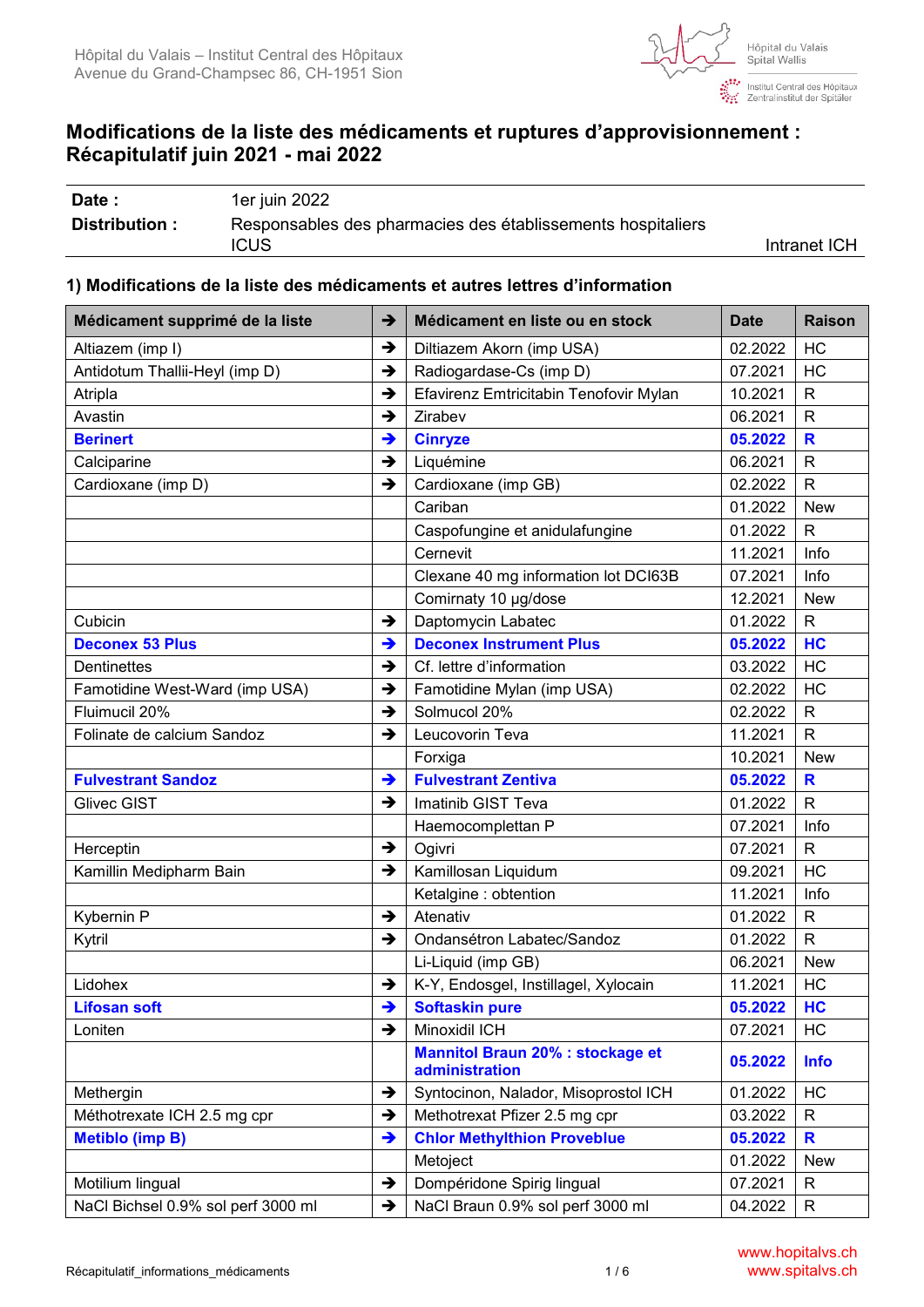

Institut Central des Hôpitaux<br>Tentralinstitut der Spitäler

| Navelbine                         | $\rightarrow$ | Vinorelbine Sandoz                                                      | 08.2021 | $\mathsf{R}$ |
|-----------------------------------|---------------|-------------------------------------------------------------------------|---------|--------------|
| Nicardipine Mercury (imp GB)      | →             | Nicardipin Labatec                                                      | 10.2021 | R            |
| Nitroprussiat Fides (imp E)       | →             | <b>Nipruss</b>                                                          | 07.2021 | R            |
|                                   |               | Nutrition entérale et suppléments<br>nutritifs oraux : mise à jour 2022 | 05.2022 | R            |
| Perfalgan                         | $\rightarrow$ | Paracétamol Fresenius                                                   | 06.2021 | <b>HC</b>    |
|                                   |               | Préparations à base de caféine                                          | 02.2022 | R            |
|                                   |               | Prograf et Advagraf : risque de confusion                               | 07.2021 | Info         |
| Protamin Ipex                     | $\rightarrow$ | Protamine Sulfate Wockhardt (imp GB)                                    | 07.2021 | HC           |
|                                   |               | RegN-Cov2 (casirivimab / imdevimab)                                     | 12.2021 | <b>New</b>   |
| <b>Remeron, Mirtazapine Mepha</b> | $\rightarrow$ | <b>Mirtazapine Sandoz</b>                                               | 05.2022 | R            |
| <b>Solian sol buv</b>             | →             | Solian sol buv (imp D)                                                  | 05.2022 | HC           |
|                                   |               | Stockage et conservation des<br>médicaments en cas de vague de chaleur  | 06.2021 | Info         |
| Supradyn energy                   | $\rightarrow$ | Supradyn pro energy-complex                                             | 06.2021 | <b>HC</b>    |
| Temesta sol inj                   | →             | Lorazepam Macure sol inj (imp GB)                                       | 03.2022 | <b>HC</b>    |
| Trittico 50 mg et 100 mg          | $\rightarrow$ | Trazodone Sandoz 50 mg et 100 mg                                        | 10.2021 | R            |
| Truvada                           | $\rightarrow$ | Emtricitabin Tenofovir Mepha                                            | 01.2022 | $\mathsf{R}$ |
|                                   |               | Vaccin Covid Janssen                                                    | 10.2021 | <b>New</b>   |
|                                   |               | Vaccin Covid Pfizer (Comirnaty)                                         | 11.2021 | <b>New</b>   |
|                                   |               | Vaccins en liste et/ou stockés                                          | 12.2021 | R            |
|                                   |               | Veklury (remdesivir)                                                    | 04.2022 | Info         |
| Verapamil Ratiopharm (imp D)      | $\rightarrow$ | Verahexal (imp D)                                                       | 04.2022 | HC           |
|                                   |               | Xevudy (sotrovimab)                                                     | 04.2022 | Info         |
| X-Prep                            | →             | Moviprep                                                                | 03.2022 | HC           |
| <b>Zytiga</b>                     | →             | <b>Abiratérone Accord/Sandoz</b>                                        | 05.2022 | R            |

Légende : HC = hors commerce, R = réévaluation, New = nouveau en liste / en stock, Info = information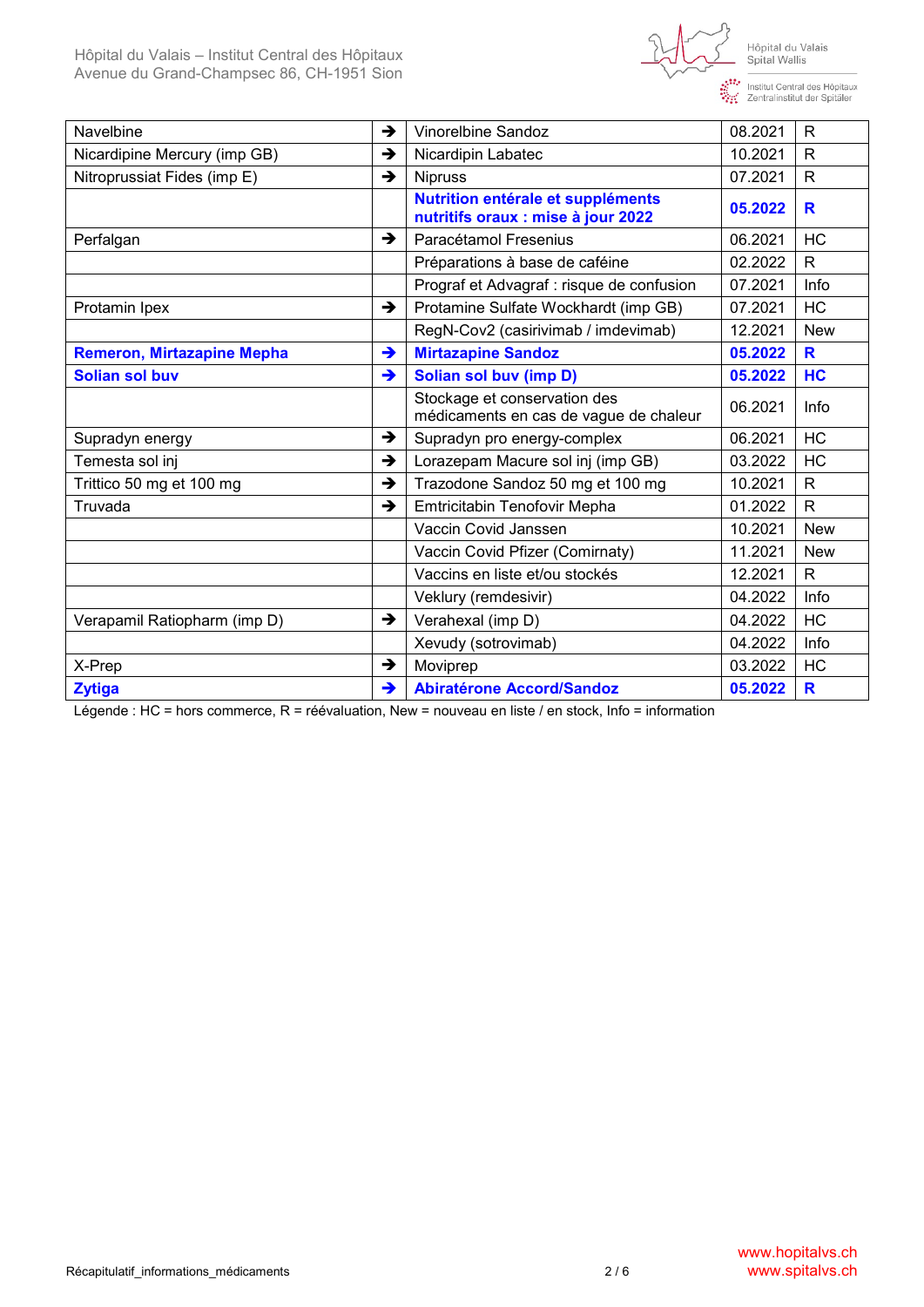ः<br>देखें Institut Central des Hôpitaux<br>प्रभुद्द Zentralinstitut der Spitäler

# **2) Ruptures d'approvisionnement**

| Médicament en rupture                             | →             | Médicament de remplacement                                                           | <b>Date</b> |
|---------------------------------------------------|---------------|--------------------------------------------------------------------------------------|-------------|
| Aspegic Inject 0.5 g avec solvant                 | $\rightarrow$ | Aspegic Inject 0.5 g sans solvant                                                    | 04.2022     |
| Axotide 50 mcg aéros doseur                       | $\rightarrow$ | Flutide mite 50 mcg aéros doseur                                                     | 03.2022     |
| Calcium édétate de sodium Serb 5%<br>(imp F)      | $\rightarrow$ | Calcium édétate de sodium Salf 10% (imp I)                                           | 06.2021     |
| Clamoxyl 2 g                                      | $\rightarrow$ | Clamoxyl 2 g (imp F)                                                                 | 02.2022     |
| Detrusitol SR 4 mg caps ret                       | $\rightarrow$ | Tolterodin AbZ 4 mg caps ret (imp D)                                                 | 05.2020     |
| Glucose Bichsel 20% 250 ml                        | $\rightarrow$ | Glucose Braun 20% 500 ml                                                             | 03.2022     |
| Glucose Bichsel 40% 10 ml                         | $\rightarrow$ | Glucose Amino 40% 10 ml                                                              | 04.2022     |
| Kapanol                                           | →             | Kapanol (imp AUS)                                                                    | 04.2022     |
| Lasix 250 mg/25ml                                 | $\rightarrow$ | <b>Furosemid Ratiopharm 250 mg/25ml</b>                                              | 05.2022     |
| Magnésium sulfate Bichsel 10%                     | $\rightarrow$ | Magnesiocard 3 mmol                                                                  | 01.2022     |
| Magnésium sulfate Bichsel 20%                     | $\rightarrow$ | Cormagnesin 200 (imp D)                                                              | 10.2021     |
| Magnésium sulfate Bichsel 50%                     | $\rightarrow$ | Mg 5-Sulfat 50% (imp D)                                                              | 03.2022     |
| Metamucil N Mite                                  | $\rightarrow$ | Colosan Mite                                                                         | 02.2022     |
| Metoprolol AL 50 mg cpr (imp D)                   | →             | <b>Metoprolol Ratiopharm 50 mg cpr (imp D)</b>                                       | 05.2022     |
| Minirin spray nasal                               | →             | Nocutil spray nasal                                                                  | 01.2022     |
| <b>Molicare Skin Lotion</b>                       | →             | <b>Excipial U Lipolotion</b>                                                         | 05.2022     |
| <b>Natrium bicarbonate Bichsel</b><br>1.4% 500 ml | →             | <b>Natrium bicarbonate Braun</b><br>8.4% 100 ml                                      | 05.2022     |
| Nizoral 2% crème                                  | $\rightarrow$ | Nizoral 2% crème (imp D)                                                             | 02.2022     |
| Normolytoral                                      | $\rightarrow$ | Oralpädon (imp D)                                                                    | 04.2022     |
| Palladon 2.6 mg caps                              | $\rightarrow$ | Palladon 1.3 mg caps                                                                 | 03.2022     |
| Priadel                                           | →             | Lithiofor, Quilonorm, Li-Liquid (imp GB)                                             | 01.2022     |
| Primpéran 10 mg cpr                               | →             | MCP AL 10 mg cpr (imp D), Paspertin 10 mg cpr                                        | 05.2022     |
| Rifampicin Labatec 150 mg                         | $\rightarrow$ | Rimactan 150 mg                                                                      | 07.2021     |
| Sulfate de quinine Hänseler                       | $\rightarrow$ | Chinina solfato (imp I)                                                              | 11.2021     |
| Supradyn pro energy-complex cpr film              | $\rightarrow$ | Burgerstein multivitamines-minéraux CELA cpr,<br>Supradyn pro energy-complex cpr eff | 05.2022     |
| Tora-Dol cpr film                                 | $\rightarrow$ | Tora-Dol cpr film (imp I)                                                            | 03.2022     |

Légende : A = Autriche, AUS = Australie, B = Belgique, D = Allemagne, E = Espagne, F = France, GB = Grande-Bretagne,  $I = It$ alie

Pour consulter les lettres d'information : https [://pharmacie.hopitalvs.ch/fr/pharmacie/med/Pages/lettresinformation.aspx](https://pharmacie.hopitalvs.ch/fr/pharmacie/med/Pages/lettresinformation.aspx) En cas de questions, nous vous laissons le soin d'appeler la Hotline de la pharmacie au 0800 603 603.

Pharmacie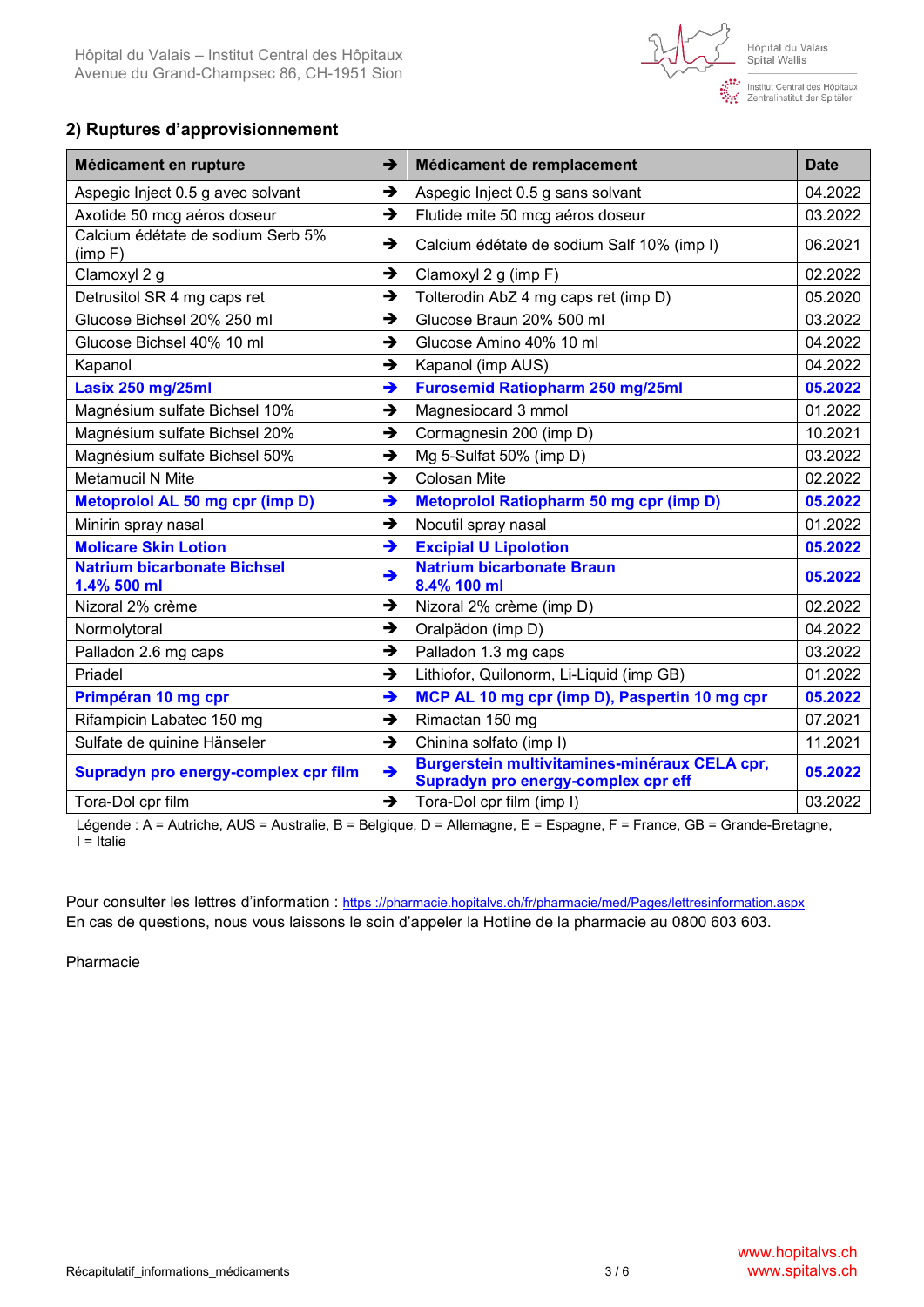

ं<br>देखा Institut Central des Hôpitaux<br>प्रेम्भ Zentralinstitut der Spitäler

# **Änderungen der Medikamentenliste und Lieferengpässe: Zusammenfassung Juni 2021 - Mai 2022**

| Datum:      | 1 Juni 2022                                      |              |
|-------------|--------------------------------------------------|--------------|
| Verteilung: | An die Verantwortlichen der Spitalapotheken      |              |
|             | An die Fachverantwortlichen und Plegeexpertinnen | Intranet ZIS |

#### **1) Änderungen der Medikamentenliste und andere Informationsschreiben**

| Von der Liste gestrichenes Produkt | $\rightarrow$ | Produkt der Liste oder auf Lager                                       | <b>Datum</b> | Grund       |
|------------------------------------|---------------|------------------------------------------------------------------------|--------------|-------------|
| Altiazem (imp I)                   | $\rightarrow$ | Diltiazem Akorn (imp USA)                                              | 02.2022      | AH          |
| Antidotum Thallii-Heyl (imp D)     | $\rightarrow$ | Radiogardase-Cs (imp D)                                                | 07.2021      | AH          |
| Atripla                            | $\rightarrow$ | Efavirenz Emtricitabin Tenofovir Mylan                                 | 10.2021      | E           |
| Avastin                            | $\rightarrow$ | Zirabev                                                                | 06.2021      | E           |
| <b>Berinert</b>                    | $\rightarrow$ | <b>Cinryze</b>                                                         | 05.2022      | Е           |
| Calciparine                        | $\rightarrow$ | Liquemine                                                              | 06.2021      | E           |
| <b>Calciumfolinat Sandoz</b>       | $\rightarrow$ | Leucovorin Teva                                                        | 11.2021      | E           |
| Cardioxane (imp D)                 | $\rightarrow$ | Cardioxane (imp GB)                                                    | 02.2022      | E           |
|                                    |               | Cariban                                                                | 01.2022      | Neu         |
|                                    |               | Caspofungin und Anidulafungin                                          | 01.2022      | E           |
|                                    |               | Cernevit                                                               | 11.2021      | Info        |
|                                    |               | Coffeinpräparate                                                       | 02.2022      | E           |
|                                    |               | Comirnaty 10 µg/Dosis                                                  | 12.2021      | Neu         |
|                                    |               | Covid Impfstoff Janssen                                                | 10.2021      | <b>Neu</b>  |
|                                    |               | Covid Impfstoff Pfizer (Comirnaty)                                     | 11.2021      | Neu         |
| Cubicin                            | →             | Daptomycin Labatec                                                     | 01.2022      | E           |
| <b>Deconex 53 Plus</b>             | $\rightarrow$ | <b>Deconex Instrument Plus</b>                                         | 05.2022      | <b>AH</b>   |
| <b>Dentinettes</b>                 | $\rightarrow$ | Cf. Informationsschreiben                                              | 03.2022      | AH          |
|                                    |               | Enterale Ernährung und Trinknahrung:<br><b>Aktualisierung 2022</b>     | 05.2022      | Е           |
| Famotidin West-Ward (imp USA)      | $\rightarrow$ | Famotidin Mylan (imp USA)                                              | 02.2022      | AH          |
| Fluimucil 20%                      | →             | Solmucol 20%                                                           | 02.2022      | E           |
| <b>Fulvestrant Sandoz</b>          | $\rightarrow$ | <b>Fulvestrant Zentiva</b>                                             | 05.2022      | Е           |
|                                    |               | Forxiga                                                                | 10.2021      | Neu         |
| <b>Glivec GIST</b>                 | $\rightarrow$ | Imatinib GIST Teva                                                     | 01.2022      | E           |
|                                    |               | Haemocomplettan P                                                      | 07.2021      | Info        |
| Herceptin                          | $\rightarrow$ | Ogivri                                                                 | 07.2021      | E           |
|                                    |               | Impfstoffe auf der Liste und/oder an Lager                             | 12.2021      | E           |
| Kamillin Medipharm Bad             | $\rightarrow$ | Kamillosan Liquidum                                                    | 09.2021      | AH          |
|                                    |               | Ketalgin: Beschaffung                                                  | 11.2021      | Info        |
| Kybernin P                         | →             | Atenativ                                                               | 01.2022      | Е           |
| Kytril                             | $\rightarrow$ | Ondansetron Labatec/Sandoz                                             | 01.2022      | E.          |
|                                    |               | Lagerung und Aufbewahrung von<br>Medikamenten während einer Hitzewelle | 06.2021      | Info        |
|                                    |               | Li-Liquid (imp GB)                                                     | 06.2021      | Neu         |
| Lidohex                            | $\rightarrow$ | K-Y, Endosgel, Instillagel, Xylocain                                   | 11.2021      | AH          |
| <b>Lifosan soft</b>                | $\rightarrow$ | <b>Softaskin pure</b>                                                  | 05.2022      | <b>AH</b>   |
| Loniten                            | $\rightarrow$ | Minoxidil ZIS                                                          | 07.2021      | AH          |
|                                    |               | <b>Mannitol Braun 20%: Lagerung und</b><br><b>Verabreichung</b>        | 05.2022      | <b>Info</b> |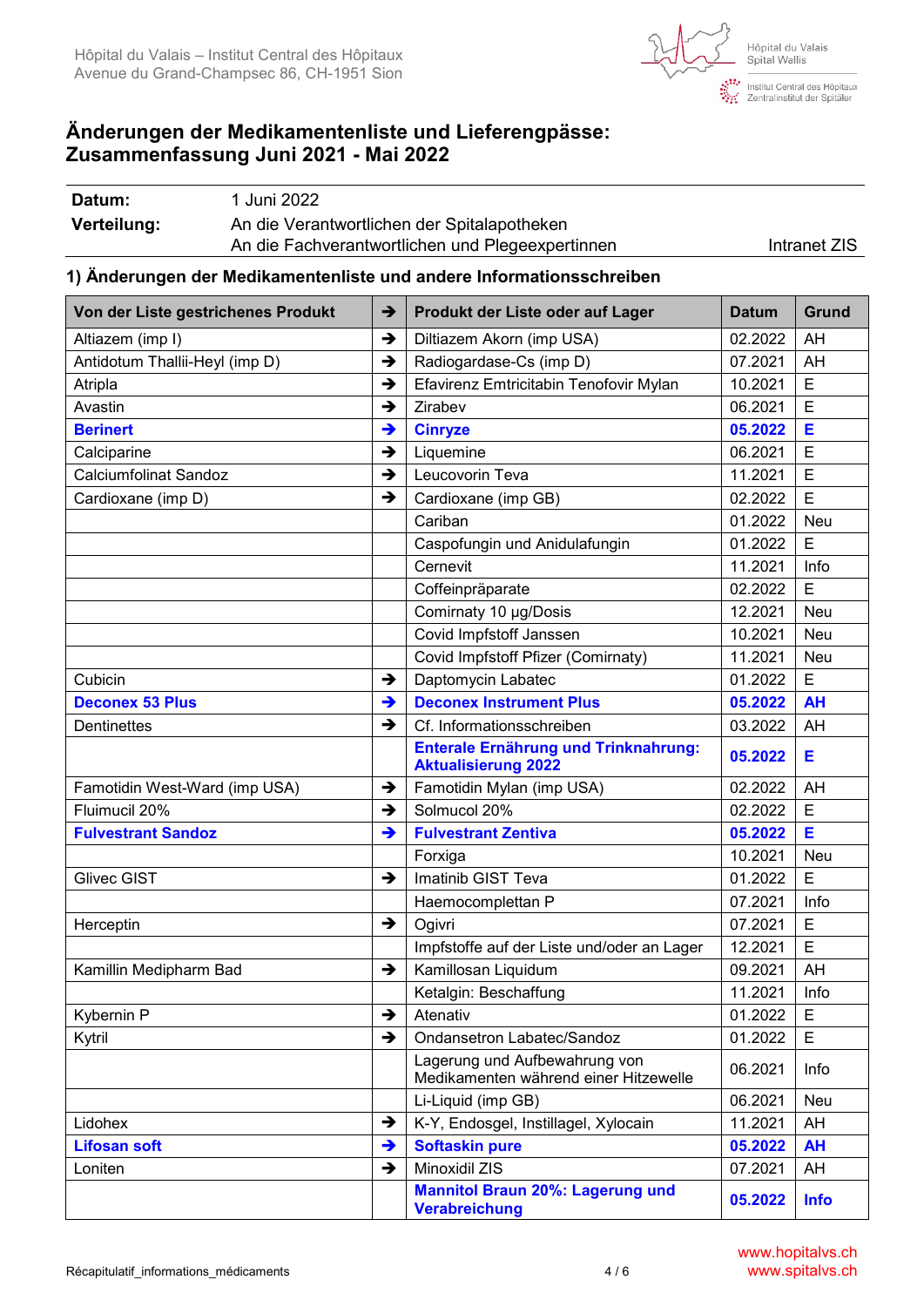

Institut Central des Hôpitaux<br>Tentralinstitut der Spitäler

| Methergin                         | $\rightarrow$ | Syntocinon, Nalador, Misoprostol ZIS         | 01.2022 | AH         |
|-----------------------------------|---------------|----------------------------------------------|---------|------------|
| Methotrexat ZIS 2.5 mg Tabl       | →             | Methotrexat Pfizer 2.5 mg Tabl               | 03.2022 | E          |
| <b>Metiblo (imp B)</b>            | $\rightarrow$ | <b>Methylthioninchlor Proveblue</b>          | 05.2022 | Е          |
|                                   |               | Metoject                                     | 01.2022 | <b>Neu</b> |
| Motilium lingual                  | $\rightarrow$ | Domperidon Spirig lingual                    | 07.2021 | E          |
| NaCl Bichsel 0.9% Inf Lös 3000 ml | →             | NaCl Braun 0.9% Inf Lös 3000 ml              | 04.2022 | E          |
| Navelbine                         | →             | <b>Vinorelbin Sandoz</b>                     | 08.2021 | E          |
| Nicardipine Mercury (imp GB)      | →             | Nicardipin Labatec                           | 10.2021 | E          |
| Nitroprussiat Fides (imp E)       | →             | <b>Nipruss</b>                               | 07.2021 | E          |
| Perfalgan                         | $\rightarrow$ | <b>Paracetamol Fresenius</b>                 | 06.2021 | AH         |
|                                   |               | Prograf und Advagraf:<br>Verwechslungsgefahr | 07.2021 | Info       |
| Protamin Ipex                     | $\rightarrow$ | Protamine Sulfate Wockhardt (imp GB)         | 07.2021 | AH         |
|                                   |               | RegN-Cov2 (Casirivimab / Imdevimab)          | 12.2021 | <b>Neu</b> |
| Remeron, Mirtazapin Mepha         | →             | <b>Mirtazapin Sandoz</b>                     | 05.2022 | Е          |
| <b>Solian Trinklös</b>            | $\rightarrow$ | <b>Solian Trinklös (imp D)</b>               | 05.2022 | <b>AH</b>  |
| Supradyn energy                   | →             | Supradyn pro energy-complex                  | 06.2021 | AH         |
| Temesta Inj Lös                   | →             | Lorazepam Macure Inj Lös (imp GB)            | 03.2022 | AH         |
| Trittico 50 mg und 100 mg         | →             | Trazodon Sandoz 50 mg und 100 mg             | 10.2021 | E          |
| Truvada                           | →             | Emtricitabin Tenofovir Mepha                 | 01.2022 | E          |
|                                   |               | Veklury (remdesivir)                         | 04.2022 | Info       |
| Verapamil Ratiopharm (imp D)      | $\rightarrow$ | Verahexal (imp D)                            | 04.2022 | AH         |
| X-Prep                            | →             | Moviprep                                     | 03.2022 | AH         |
|                                   |               | Xevudy (sotrovimab)                          | 04.2022 | Info       |
| <b>Zytiga</b>                     | →             | <b>Abirateron Accord/Sandoz</b>              | 05.2022 | Е          |

Legende: AH = ausser Handel, E = Erneute Bewertung, Neu = neues Produkt der Liste / auf Lager, Info = Information